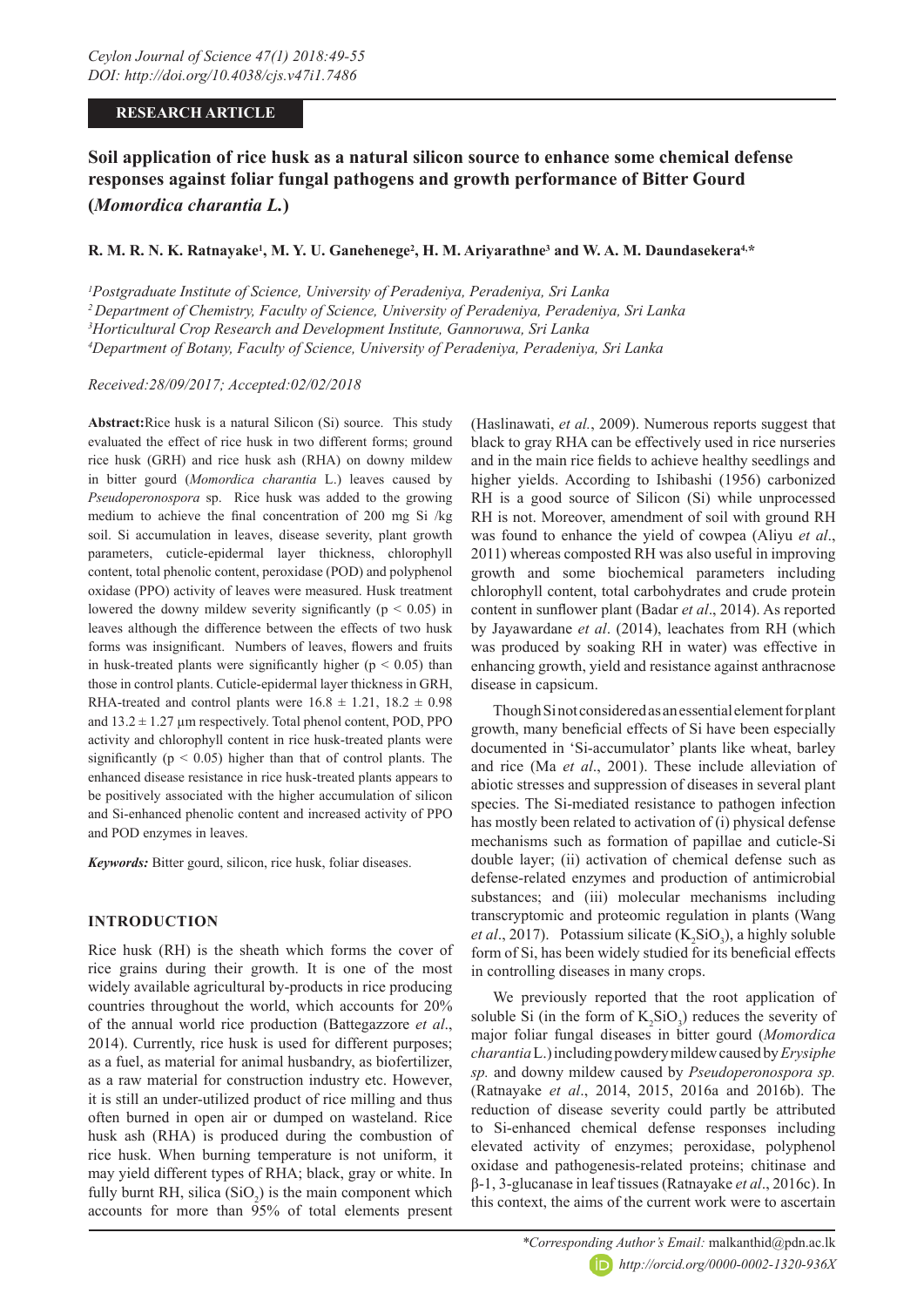the effectiveness of soil amendment with rice husk as a natural Si source in controlling foliar fungal diseases, and the effects on some growth and yield parameters of bitter gourd plant.

## **MATERIALS AND METHODS**

## **Plant material and growth media**

*Momordica charantia* L. cultivar 'Matale green' plants were grown on plastic pots containing sand: top soil: compost at 2:1:1 ratio as the growth medium. The concentration of available Si in this medium was 2.9 mg/L, as assayed by colorimetry (Snyder, 2001) after extraction with  $\text{Na}_2\text{CO}_3/$  $NH<sub>4</sub>NO<sub>3</sub>$  (Buck *et al.*, 2010). The pots were arranged in a plant house at the Department of Botany, University of Peradeniya, Sri Lanka (7.0 - 9.0º N; 81 - 82º E) with 1.5 m x 1.5 m plant spacing. Rice husk was used in two different forms viz. ground rice husk (GRH), which was obtained by grinding the rice husk on laboratory scale grinder and rice husk ash (RHA),which was obtained by burning in a Muffle furnace at 500º C for 5 hours. The plant available Si in each form of husk was quantified before adding to the growth media. The husk was added to the growth media to achieve a final concentration of 200 ppm Si/kg (plant available Si). This 200 ppm Si/kg soil has been identified previously by us as the best Si concentration to be used on bitter gourd to control foliar fungal diseases (Ratnayake *et al*., 2016a). Amendment of growth media with RH was started at the four leaf stage of plantlets and continued up to 28 days at seven- day intervals. Plants grown on media without rice husk served as controls. Each treatment consisted of 20 replicate plants and the experiment was repeated twice.

## **Plant-available Si content in rice husk**

Soluble Si contents in GRH and RHA were measured by colorimetric analysis (Snyder, 2001) after extraction using the method of Nonaka and Takahashi (1988). Ten grams (10 g) of each sample was mixed in 60 ml of water and shaken for 1 hour, then kept undisturbed for one week at 40 ºC before determination of soluble Si content.

#### **Total Si levels in leaves along plant growth**

A time course analysis of the total soluble Si levels in leaves from different treatments was done starting at 35 days after the first dose of husk application and continued up to 77 days at seven-day intervals (Rice husk was applied up to 28 days, and Si analysis was started at 35 days. Our observations revealed that initial fruit set occurs at 70-77 days after the first Si treatment. Therefore data were taken up to 77 days).

Extraction and analysis of Si were as described by us recently (Ratnayake *et al*., 2016a). Five leaves, between  $15<sup>th</sup>$  - 60<sup>th</sup> nodes from each plant, were oven dried at 70 ºC for three days and the Si contents of the powdered and autoclave-digested samples were determined by colorimetric analysis (Snyder, 2001).

## **Plant growth**

Number of leaves, flowers, and fruits per plant were counted at seven days interval starting from 35 days after the first husk application.

#### **Disease severity in leaves**

Severity of downy mildew disease (the most common disease during the period of investigation) in leaves was rated separately through external observations on weekly basis using a self-prepared scale  $(0 = no$  disease,  $1 = 1$  to 20%,  $2 = 21$  to 40%,  $3 = 41$  to 60%,  $4 = 61$  to 80%, and 5 = 81 to 100% of upper leaf surface covered with disease) (Ratnayake *et al*., 2016b). As all the treated and control plants were arranged randomly in the field and fertilization, watering and other field practices were applied similarly to each pot, it was assumed that all the plants got identical level of inoculums.

### **Structural changes in leaves**

Transverse sections (TS) of leaves obtained from the plants with different treatments were observed under light microscope and cuticle–epidermal layer thickness was measured. Prior to the appearance of disease, 42 days after the first dose of husk application, 5 leaves between  $5<sup>th</sup>$ -10<sup>th</sup> node of each plant were tagged, and randomly selected 10 leaves from the tagged leaves were removed per treatment for anatomical study.

## **Total phenolic content, peroxidase (POD) and polyphenol oxidase (PPO) activity of leaves**

## *Preparation of leaf samples*

Thirty five days after the first husk application, three to four leaves between  $10<sup>th</sup>$ -15<sup>th</sup> node of the plant were selected and their fresh weights were noted before extraction for enzyme analysis.

## *Total phenolic content of leaves*

Leaf samples were extracted for phenolic compounds with 80% (v/v) methanol (Torti *et al*., 1995) and the total phenolic content was determined using Folin–Ciocalteu assay using gallic acid as the phenolic standard (Singleton *et al*., 1999). Absorbance was measured on a Spectrophotometer (Thermo Spectronic) at 760 nm against methanol blank. Total phenolic content was expressed in mg of gallic acid equivalents (GAE) /100 g (dry weight) of leaf.

## *Peroxidase (POD) assay*

The POD activity of the leaf extract was determined as described recently for bitter gourd (Ratnayke *et al*., 2016c) by measuring the appearance of pink/brown colour resulting from guaiacol oxidation in the presence of hydrogen peroxide (Dann and Deverall, 2000). Appropriately diluted plant extract (50 or 100  $\mu$ L) was added to the reaction mixture and the absorbance was measured on a Spectrophotometer at 470 nm every 10 s for 60 s. The activity of POD was detected as change in absorbance at 470 nm and expressed in min $^{-1}$  mg protein $^{-1}$ .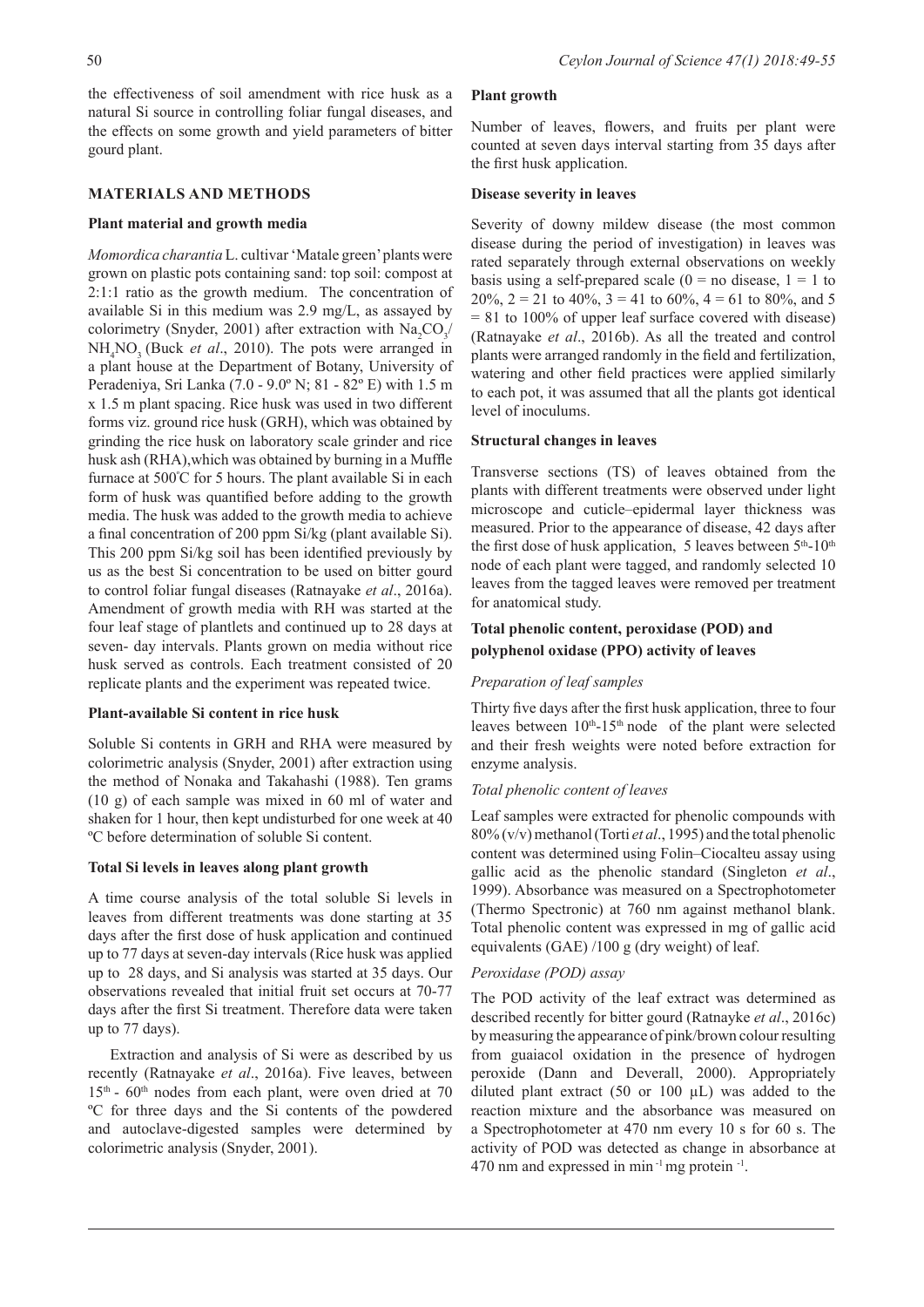#### *R. M. R. N. K. Ratnayake et al.*

#### *Polyphenol oxidase (PPO) assay*

Method used to extract PPO was based on our previous experiments (Ratnayake *et al*., 2016c). This method involved spectrophotometric measurement of the change in intensity of a dark coloured polymeric compound resulted from oxidation of catechol of the reaction mixture upon adding leaf extracts. The enzyme activity in the plant extract was expressed in min $^{-1}$  mg protein $^{-1}$  upon calculating the change in absorbance at 400 nm (Cheriff *et al*., 1994).

#### **Chlorophyll content of leaves**

Two leaves excised at  $10<sup>th</sup> -12<sup>th</sup>$  nodes of the vine per replicate plant at 35 days after first husk application were used. Prior to extraction, leaf samples were cleaned with deionized water to remove any surface contamination. Five grams (5 g) of fresh leaf tissue was extracted with 80% acetone, filtered and the absorbance was measured at 643 nm and 660 nm on a Spectrophotometer. Chlorophyll content was calculated according to the method of AOAC (2000).

#### **Data analysis**

Data were analyzed using ANOVA using SAS statistical software for windows version 9.0. Differences between treatment means were obtained by DMRT at  $p < 0.05$ .

### **RESULTS AND DISCUSSION**

#### **Plant-available Si content in rice husk**

As measured by spectrophotometry, plant-available (soluble) Si content in RHA (56.1  $\pm$  2.1%) was significantly greater (p<0.05) than that in GRH (18.2  $\pm$  2.4%). Thus the amount of RHA needed to achieve 200 ppm (0.36g/ kg soil) was lesser than that of GRH (1.1g/kg soil). High processing temperatures regularly release Si from tightly bound state and as a result, solubility increases (Gascho, 2001). This may be due to the increased level of soluble Si in RHA. Beneficial effects of carbonized rice husk (CRH; partially burnt RH) on plant growth had also been reported (Haefele *et al*., 2011). However, our preliminary investigations revealed that the presence of carbonized rice husk (partially burnt) in growth media (1g/kg soil) hinder the growth of bitter gourd plants (data not shown). It may have resulted from the changes resulted by burned husk on pH and especially due to increased C/N ratio in soil. The property/form of rice husk added to soil appears to determine the overall performance of plant through their effects on soil hydro-physical properties. The changes in soil in turn neutralize the soil acidity and increase nutrient availability to plants (Sandrini, 2010). The magnitude of these effects depends on the characteristics of rice husk.

#### **Si accumulation in leaves along plant growth**

All rice husk treated plants exhibited significantly higher  $(p<0.05)$  Si levels in leaves compared to those from nontreated plants. Both GRH and RHA were equally effective in elevating the total Si contents of leaves. A gradual increase in total Si content up to 42 days was observed in husk-treated plants. About 70-77 days after first husk application, Si contents in leaves dropped to the levels similar to those in non-treated controls (Figure 1).

#### **Disease severity in leaves**

Downy mildew, most common disease during the study period was identified by its typical symptoms (Kuepper, 2003). The causative fungus was identified as a *Pseudoperonospora* sp. based on fungal morphological characteristics including lemon shaped conidia borne at the branched pointed tips of sporangiophores (Palti, 1975). Symptoms started to appear first in control plants by 35 days after seedling emergence whereas disease appearance was delayed by 9 days in rice husk-treated plants (Figure 2). It was interesting to note that, disease severity of rice husk treated plants was significantly lower  $(P<0.05)$  than that of control plants during the entire period of experiment



Figure 1: Changes in Si accumulation in bitter gourd leaves over time. (Husk application was started at 4 leaf stage and continued up to 28 days at seven-day intervals). (GRH = ground rice husk; RHA = rice husk ash).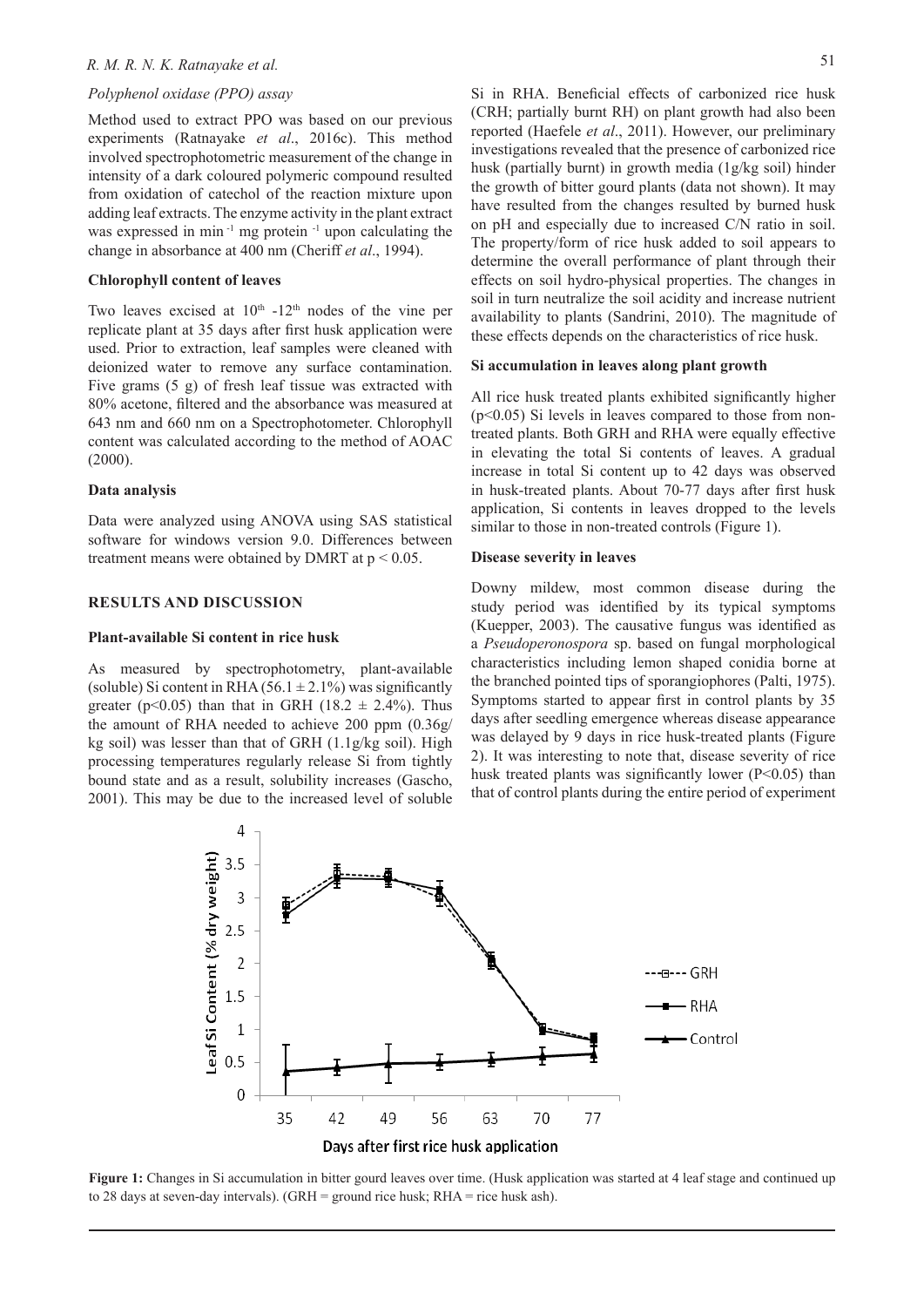

Figure 2: Variation of the disease severity on bitter gourd leaves due to the different silicon concentrations. Different letters above bars under each day indicates significant difference at  $P \le 0.05$ . (GRH = Ground rice husk; RHA = Rice husk ash). Disease index  $0 = No$ disease,  $5 = 81 - 100\%$  of upper leaf surface covered with the disease).

**Table 1:** Variation in leaf, flower and fruit number per bitter gourd plant with different rice husk treatments.

| <b>Treatment</b> | Leaves            | <b>Flowers</b>    | <b>Fruits</b>     |
|------------------|-------------------|-------------------|-------------------|
| GRH              | 83.2 <sup>a</sup> | 6.86 <sup>b</sup> | 3.68 <sup>a</sup> |
| RHA              | 82.4 <sup>a</sup> | 7.18 <sup>a</sup> | $374^a$           |
| Control          | 78.4 <sup>b</sup> | 5.95c             | 312 <sup>b</sup>  |

Observations made at 70 days after first husk application (GRH = ground rice husk; RHA = rice husk ash). Mean values followed by different letters under each column are significantly different at  $P < 0.05$ .

and both GRH and RHA were equally effective in reducing the disease severity. A clear reduction in downy mildew severity and levels of leaf accumulated Si was reported recently for bitter gourd plants grown in potassium silicateamended media (Ratnayake *et al.*, 2016b). The reduction of disease severity and levels of foliar accumulated Si in plants grown on rice husk-amended media were comparable with those grown in potassium silicate- amended media.

#### **Plant growth and chlorophyll content of leaves**

A significantly higher (P<0.05) numbers of leaves, flowers and fruits per plant were observed in husk-treated plants (irrespective of the form of husk used) compared to control plants (Table 1). Total chlorophyll contents in husk-treated plants were also significantly higher  $(P<0.05)$  than that of control plants (Table 2). Improved growth characteristics in plants grown in husk-amended media also could be attributed to increased availability of soluble Si to plants. This observation agrees with the findings that root application of potassium silicate improves growth and yield parameters of bitter gourd plant (Ratnayake *et al*., 2016c). A positive correlation between soluble Si application and enhanced productivity has been reported for many crops such as barley, corn, chili, cucumber, tomato, sugarcane and wheat (Meena *et al*., 2014; Jayawardana *et al*., 2016). Elevated chlorophyll levels may have partly contributed to

the increased yield of bitter gourd plants. Si applications have reported to enhance photosynthetic efficiency by enhancing tiller and leaf formation in several crops (Meena *et al*., 2014). Moreover, Si-induced strengthening of the leaf prevents leaf drooping thus contributing to enhanced light capturing capacity during photosynthesis (Donega *et al*., 2009). Zhu *et al*. (2004) observed that Si - induced increase in total chlorophyll content in leaves can also be related to the extent of thylakoid stacking.

An increased uptake of N levels was observed in bitter gourd plants grown in husk-amended media (Ratnayake *et al.*, 2017). Si has the ability to increase the levels of some nutrients such as N and P thus resulting boosted yields of many cereal crops including rice (Singh *et al*., 2006). However, a reduction in N uptake has also been reported for certain crops with Si application (Horiguchi, 1988).

#### **Structural changes in leaves**

The thickness of the cuticle - epidermal layer in transverse sections of leaves in rice husk-treated plants was significantly higher (P<0.05) than that of the control plants. The highest thickness was observed in RHA-treated plants  $(18.2\pm0.98$ um) compared to that in GRH-treated plants  $(16.8 \pm 1.21 \,\mu\text{m})$  and non-treated plants  $(13.2 \pm 1.27 \,\mu\text{m})$ . The increased cuticle-epidermal layer thickness of bitter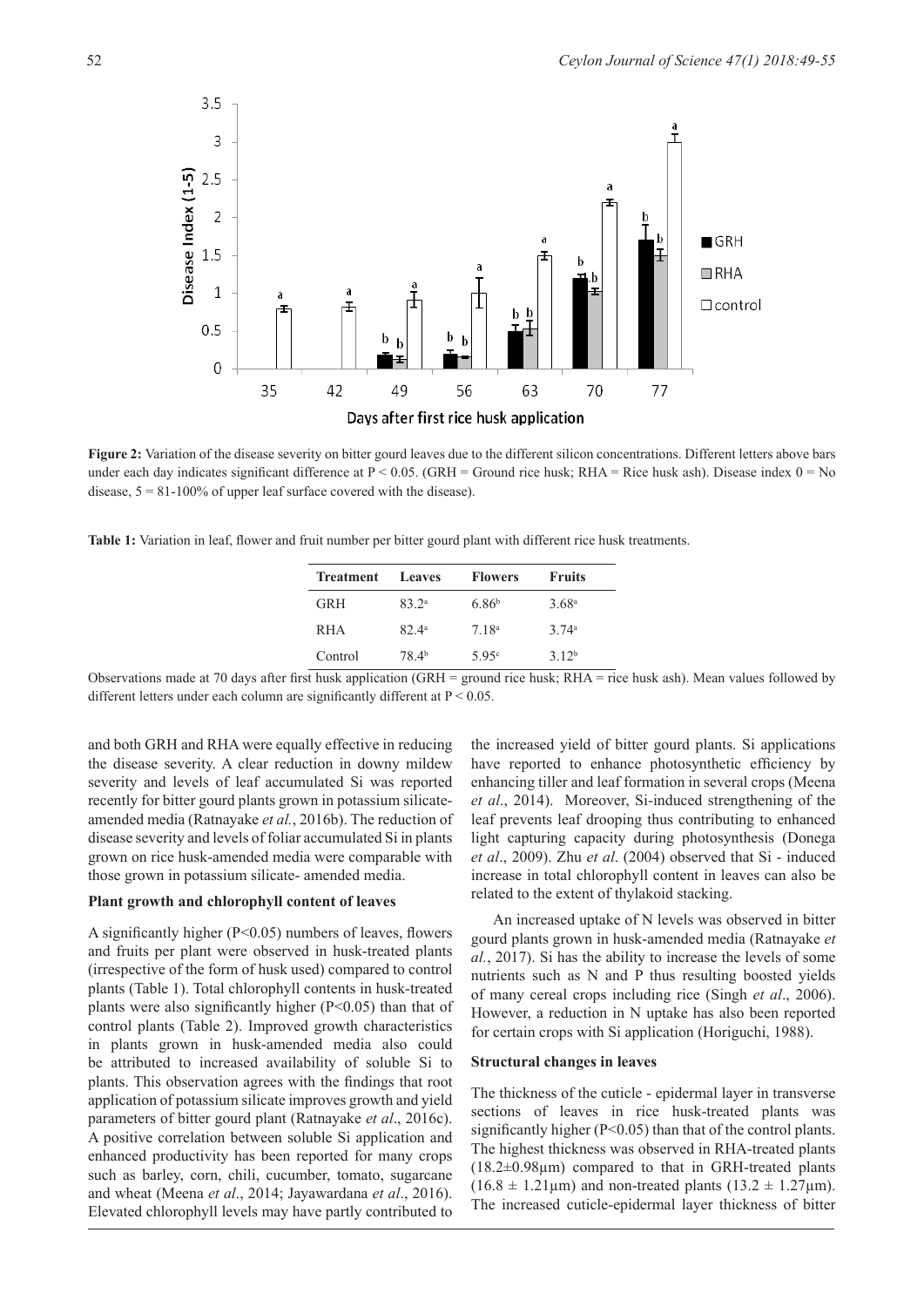| Table 2: Effect of ground rice husk (GRH) and Rice husk ash (RHA) on chlorophyll contents in bitter gourd leaves. |  |  |
|-------------------------------------------------------------------------------------------------------------------|--|--|
|                                                                                                                   |  |  |

| Type of Chlorophyll $(mg/L)^*$ | RHA                          | <b>GRH</b>                    | Control                  |
|--------------------------------|------------------------------|-------------------------------|--------------------------|
| Chlorophyll a                  | $14.47 \pm 0.28^{\text{a}}$  | $14.53 \pm 0.94^{\circ}$      | $9.12 \pm 0.76^b$        |
| Chlorophyll b                  | $8.61 \pm 1.34$ <sup>a</sup> | $8.64 \pm 0.98$ <sup>a</sup>  | $5.98 \pm 1.32^{\circ}$  |
| <b>Total Chlorophyll</b>       | $22.94 \pm 1.64^{\circ}$     | $22.87 \pm 1.98$ <sup>a</sup> | $15.94 \pm 2.31^{\circ}$ |

\*Data represent the analysis of leaf tissues on 70th day after first husk application. Mean values followed by different letters under each row are significantly different at  $P < 0.05$ . RHA = rice husk ash GRH = ground raw rice husk.

**Table 3:** Effect of rice husk ash (RHA) and ground raw rice husk (GRH) on total phenol content, activities of peroxidase and polyphenol oxidase enzymes in bitter gourd leaves.

| <b>Parameter</b>                                                                                     | <b>GRH</b>          | <b>RHA</b>           | <b>Control</b>     |  |
|------------------------------------------------------------------------------------------------------|---------------------|----------------------|--------------------|--|
| Total Phenol (mg $GAE/100$ g leaf dw)                                                                | 150.32 <sup>b</sup> | $153.20^{\circ}$     | $135.51^{\circ}$   |  |
| POD activity ( $\triangle$ absorbance at 400 nm min 1 mg protein $-1$ )                              | 2.060 <sup>b</sup>  | 2.340a               | $1.840^{\circ}$    |  |
| PPO activity ( $\triangle$ absorbance at 400 nm min 1 mg protein $^{-1}$ )                           | 0.029a              | $0.031$ <sup>a</sup> | 0.022 <sup>b</sup> |  |
| Mean values followed by different letters under each row are significantly different at $P < 0.05$ . |                     |                      |                    |  |

(GRH =Ground rice husk; RHA =Rice husk ash).

gourd plants raised on husk-amended media may have contributed partly to their enhanced resistance to fungal disease. Si in the solution of growth medium is absorbed in to the plant in the form of monosilicic acid  $(H_4SiO_4)$  and is transported from root to shoot through the water current in the xylem (Ma *et al*., 2003). Once transported to the leaves through transpiration stream, monosilicic acid can get concentrated beneath the cuticle in the leaf epidermal cells thus forming double-cuticular layer. Further increase of soluble Si levels in leaves may lead monosilicic acid to polymerize into amorphous  $SiO_2$  (Yoshida, 1975). Si deposited on the epidermis provides an additional barrier to pathogen invasion thereby making the plants more resistant to diseases (Heine *et al*., 2007).

#### **Total phenolic content of leaves**

Total phenol contents, PPO and POD enzyme activities in leaves from rice husk- treated plants were significantly higher than those of control plants. RHA was more effective than GRH in elevating the total phenol content and POD activity (Table 3). The progress of infection leads to a range of defense responses in the host. Various antimicrobial compounds in plants such as phenols are involved in early defense responses (Osbourn, 1996). Peroxidases and other phenol oxidizing enzymes convert phenolics to more toxic forms that are inhibitory to the pathogenic growth (Kuvalekar *et al.*, 2011). Thus, POD and PPO play an important role in plant stress caused by different stimuli including fungal pathogens, wounding or abiotic stress. Increased epidermal-cuticle layer thickness observed in this study may partly be related to the increased level of POD activity that has a specific role in lignification and strengthening the plant cell wall that is highly resistant to biodegradation (Schoemaker and Piontek 1996; Lee *et al*., 2007; Jaiti *et al*., 2009). Further, PPO contributes to lignification (Ralph *et al*., 2008) and together with POD it consumes oxygen and produces quinones, which may be

toxic to pathogens. Therefore, decrease in disease progress in rice husk treated plants suggests the relationship with phenols and tested enzymes in the study. On the other hand, impregnation of epidermal cell walls with silica in rise huskamended plants may also have made the initial penetration difficult for the downy mildew pathogen (Heath and Stumf, 1986). Furthermore, silica treatment provides resistance to mildew fungi through papillae formation and deposition of callose in the epidermal cell walls (Bélanger *et al*., 2003). Defense against direct-penetrating fungi including biotrophs causing rust and mildews is more successful when they fail to penetrate the epidermal cell wall, the first line of defense in the host plant (Heath, 2002).

When comparing with our previous observations with potassium silicate effects on bitter gourd (Ratnayake *et al.*, 2016c), it was clear that foliar disease severity gradually decreased after the husk application was stopped. Once Si is deposited in a plant tissue in the polymerized form it is not remobilized within the plant (Raven, 1983). Presence of soluble Si in plant tissues is necessary to maintain the disease resistance against pathogens. Therefore, depletion of soluble Si from growth media may lead to gradual loss of plant resistance to pathogens. In addition to the resistance mechanisms described above, Si-induced fungitoxic activity also may play a role in disease resistance as observed previously with bitter gourd grown on potassium silicateamended media (Ratnayake *et al.,* 2016c). A positive relationship between Si-induced fungitoxic compounds and resistance against fungal diseases has been reported for many other horticultural crops (Van Bockhaven *et al.*, 2013).

When considering the interaction between the biotrophic pathogen and a host plant, haustoria play a vital role as highly specialized structures through which nutrients are uptaken from the host cells. The pathogen haustorium does not have a direct contact with the host cytoplasm and the nutrient uptake takes place via an 'extracellular matrix'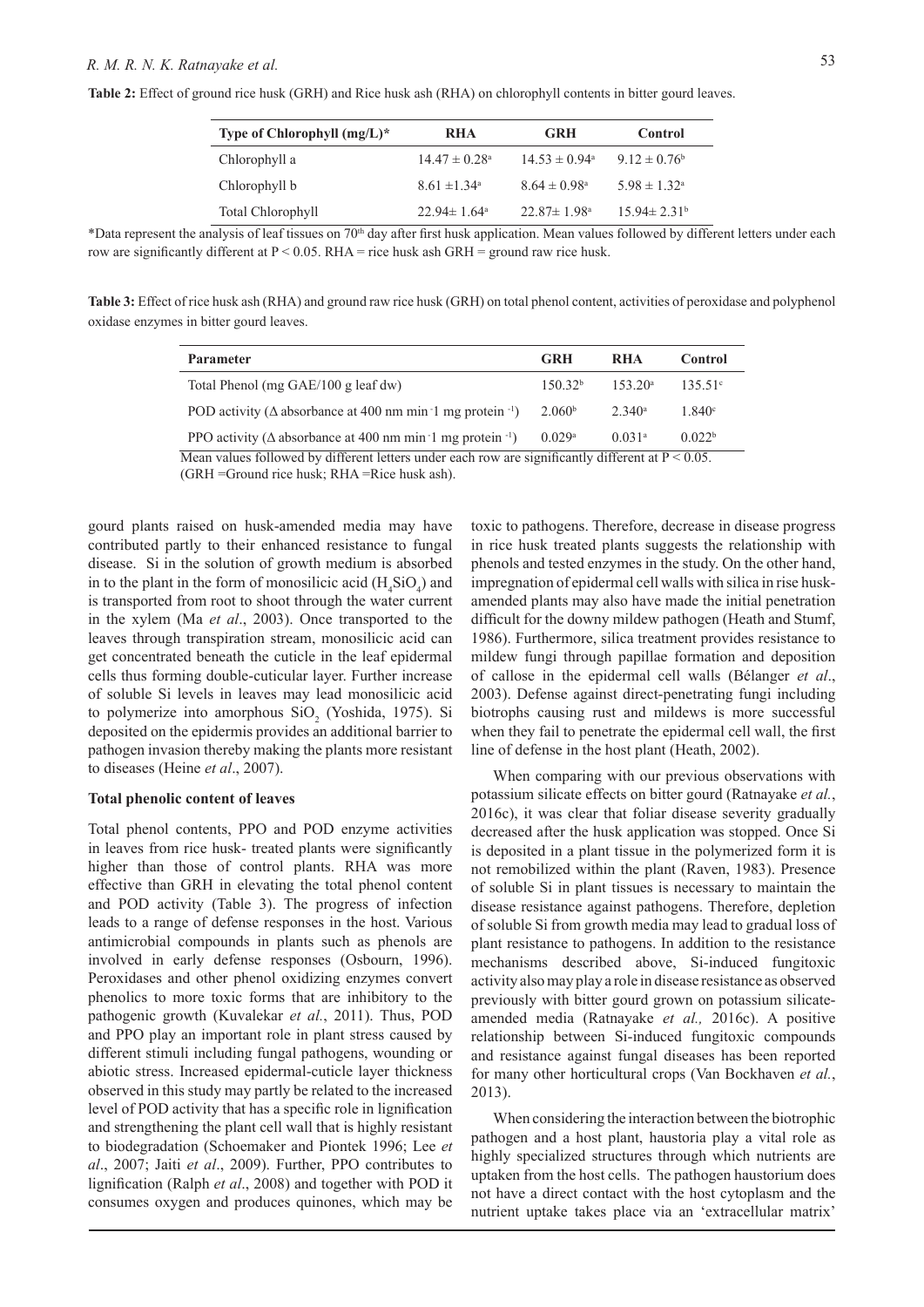which encircles the haustorium. This matrix also acts as a buffer protecting the pathogen from toxins and enzymatic hydrolysis in the course of plant defense responses (Voegele and Mendgen, 2003). Therefore, further investigation is necessary for revealing the mechanism/s underlying the effects of Si-enhanced fungitoxic compounds on downy mildew pathogen on bitter gourd.

## **CONCLUSION**

Rice husk in raw or ash form improves growth and yield characters and enhances resistance to foliar fungal pathogens in bitter gourd. The enhanced disease resistance in rice husk-treated plants appears to be positively associated with the higher accumulation of silicon and Siinduced phenolic content and increased activity of PPO and POD enzymes in leaves. Rice husk ash (RHA) can be recommended as more effective and easy-to-use form of husk than ground raw husk (GRH) that can be incorporated into potting mixtures and agricultural fields. Rice husk can be suggested as an eco-friendly low cost alternative to fungicides with several added beneficial effects that can be used in bitter gourd cultivation.

#### **ACKNOWLEDGEMENT**

Financial assistance by the National Research Council of Sri Lanka under the Grant Number NRC 11/118 is highly appreciated.

#### **REFERENCES**

- Aliyu, T.H., Balogun, O.S. and Alade, O.O. (2011). Assessment of the effect of rate and time of application of rice-husk powder as an organic amendment on cowpea (*Vigna unguiculata* L.,walp) inoculated with cowpea mottle virus. *Agriculture and Biology Journal of North America* **2(**1): 74-79.
- AOAC (2000). Official Method of Analysis of AOAC International (Vol. II). Suite 500 481, North Frederick Avenue, Gaithersburg, Maryland 20877-2417. USA.
- Badar, R. and Qureshi, S.A. (2014). Composted rice husk improves the growth and biochemical parameters of sunflower plant. *Journal of Botany*, Article ID 427648: 6 pages.
- Battigazzore, D., Bochini, S., Alongi, J. and Frache, A. (2014). Rice husk as biosource of silica: preparation and characterization of PLA-silica bio composites. RSC Advances **4**: 5470-5471
- Bélanger, R.R., Benhamou, N. and Menzies, J.G. (2003). Cytological evidence of an active role of silicon in wheat resistance to powdery mildew (*Blumeria graminis* f. sp. *tritici*). *Phytopathology* **93**: 402-412.
- Buck, G.B., Korndorfer, G.H. and Datnoff, L. E. (2010). Extractors for estimating plant available silicon from potential silicon fertilizer sources, *Journal of Plant Nutrition* **34**(2): 272-282.
- Cherif, M., Asselin, A. and Belanger, R.R. (1994). Defense response induced by soluble silicon in cucumber roots infected by *Pythium sp*. *Phytopathology* **84**(3): 236- 242.
- Dann, E.K and Deverall, B.J. (2000). Activation of systemic diseases resistance in pea by an avirulent bacterium or benzothiadiazole, but not by a fungal leaf spot pathogen. *Plant Pathology* **49**: 324-332.
- Donega M.A. (2009). Ratio K:Ca and application of silicon in the nutrient solution for the hydroponic cultivation of coriander. (MSc. Dissertation) Piracicaba High School of the Agriculture, Luiz de Queiroz, 1-62.
- Gascho, G.J. (2001). Silicon deposition in higher plants. In: L.E. Datnoff, G.H. Snyder and G.H. Korndorfer (Eds.), *Silicon in Agriculture,* Elsevier Science B.V. Amsterdam, The Netherlands. 197-207.
- Haefele, S.M., Konboon, Y., Wongboon, W., Amarante, S., Maarifat, A.A., Pfeiffer, E. M. and Knoblauch, C. (2011). Effects and fate of biochar from rice residues in rice-based systems. *Field Crops Research* **121**(3): 430- 440.
- Haslinawati, M.M., Matori, K.A., Wahab, Z.A., Sidek, H.A.A., and Zainal, A.T. (2009). Effect of temperature on ceramic from rice husk ash. *International Journal of Basic & Applied Sciences***, 9**(9): 22-25.
- Heath, M.C. (2002). Cellular interactions between biotrophic fungal pathogens and host or nonhost plants. *Canadian Journal of Plant Pathology* **24:** 259-264.
- Heath , M.C. and Stumpf, M.A. (1986). Ultrastuctural observations of penetration sites of the cowpea rust fungus in untreated and silicon-depleted French bean cells. *Physiological and Molecular Plant Pathology* **29**: 27-39.
- Heine, G., Tikum, G. and Horsi, W.J. (2007). The effect of silicon on the infection by and spread of *Pythium aphanidermatum* in single roots of tomato and bitter gourd. *Journal of Experimental Botany* **58**(3): 569-577.
- Horiguchi, T. (1988). Effect of silicon on alleviation of Mn toxicity of rice plants. *Soil Science and Plant Nutrition* **34**: 65-73.
- Ishibashi, H. (1956). Effect of silica contained in carbonized husk on the growth of rice seedlings. *Bulletin of the Faculty of Agriculture.*Yamagushi University **7**: 333- 340.
- Jaiti, F., Verdeil, J.L., El hadrami, I. (2009). Effect of jasmonic acid on the induction of polyphenoloxidase and peroxidase activities in relation to date palm resistance against *Fusarium oxysporum* f. sp. *albedinis*. *Physiological and Molecular Plant Pathology* **24**: 84-90.
- Jayawardana, R.K., Weerahewa, D., Saparamadu, J. (2016). The effect of rice hull as a silicon source on anthracnose disease resistance and some growth and fruit parameters of capsicum grown in simplified hydroponics. *International Journal of Recycling Organic Waste in Agriculture* **5**(1):9-15
- Jayawardana, H.A.R.K., Weerahewa, H.L.D. and Saparamadu, M.D.J.S. (2014). Silicon supplimentation by rice hull leachate on the growth, yield, fruit parameters and anthracnose disease resistance of capsicum 'MuriaF1'. *International Journal of Multidisciplinary Studies* **1**(1): 33-39.
- Kuepper, G. (2003). Downy Mildew Control in Cucurbits. ATTRA , US Department of Agriculture. http://www. attra.ncat.org/attra-pub/PDF/downymil.pdf Accessed